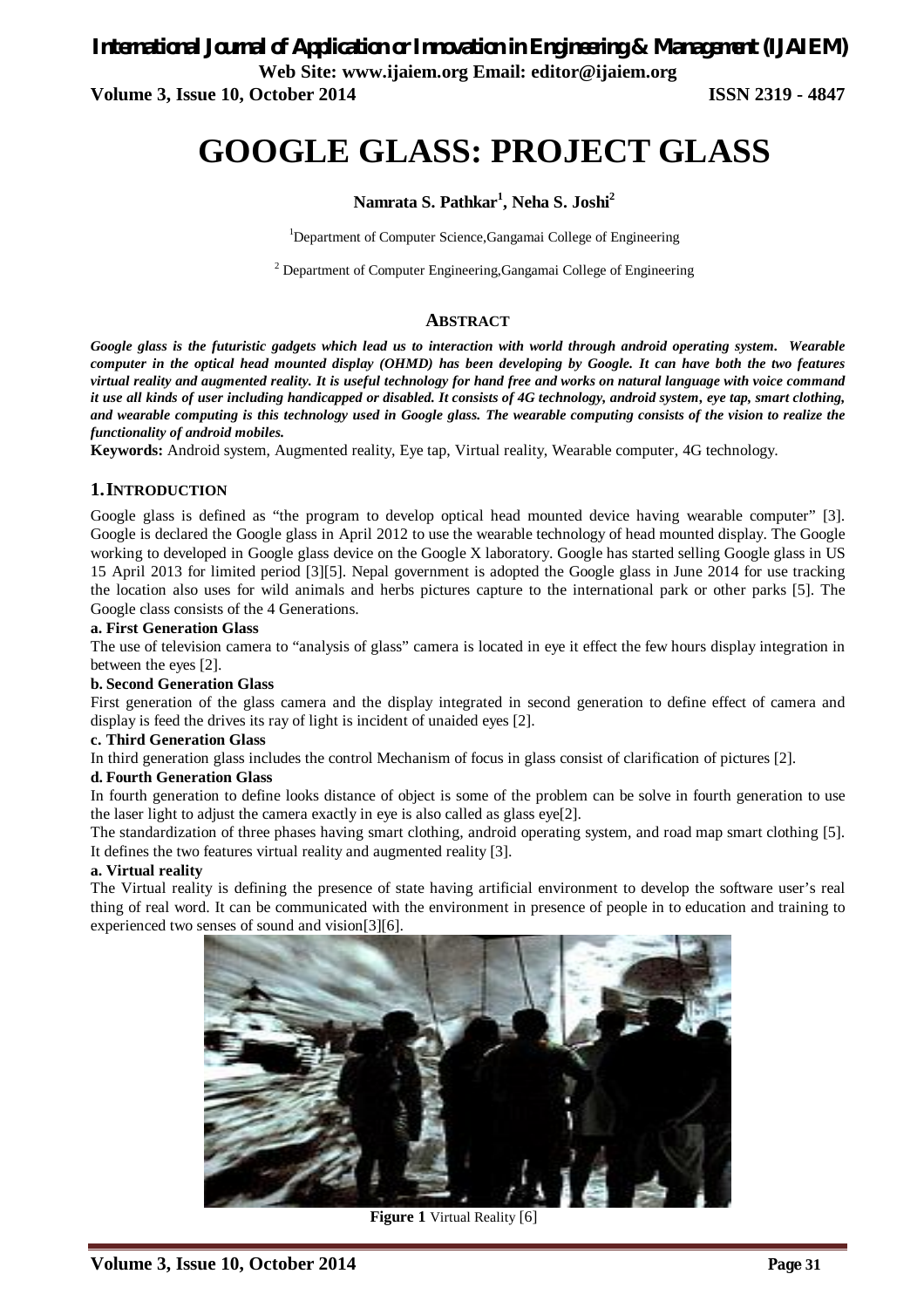# *International Journal of Application or Innovation in Engineering & Management (IJAIEM)* **Web Site: www.ijaiem.org Email: editor@ijaiem.org Volume 3, Issue 10, October 2014 ISSN 2319 - 4847**

#### **b. Augmented reality**

The augmented reality is define the live things consist of direct or indirect on real world environment. The presence of state is work the technology in the sensory also to sound, video, graphic and internet data of navigation to global positioning of system [3][7].



**Figure 2** Augmented Reality [7]

In the real world to define computer programming creating software consist of imaginary to represent the real world. Today the android system use to smart phone of the clarification of pictures, video is to define [7].

#### **Advantages:**

- i.It is wearable easy to handle.
- ii.It useful technology of all kinds people.
- iii.Access the document, pictures, video, map accept Fast.
- iv.Mainly used navigation, communication, and social networks.
- v.It is natural voice command language to communication
- vi.To use android phone through Wi-Fi.
- vii. It innovation technology of new tread of fashion lovers

# **2.TECHNOLOGY**

#### **a. Wearable computer**

It is an electronic device that is worn by the bearer under, with or on top of clothing. It is also known as body-borne computers. This technology proves helpful in case of the applications which require hard computations [3]. This technology have reduced the time of action and intention for example, as Google suggests possible search options on inserting few initial letters in the search box[4].Its main features are consistency and ability to multitask [3]. Its provides us consistency by the constant interaction between the computer and user; No need to on or off the devices. It common on mobile computing, Software architecture, wireless network in the interactions [3][8]. The electronic device consist of any were to use in the many of examples digital watch, Google glass, Tablets, Smartphone [8].



**Figure 3** Wearable Computer [3]

4G technology is fourth generation of mobile communication technology. A 4G system provides ultra broadband internet access for example, laptop, wireless modems also smart phone and other phones. Voice and 3G services to

**b. 4G Technology**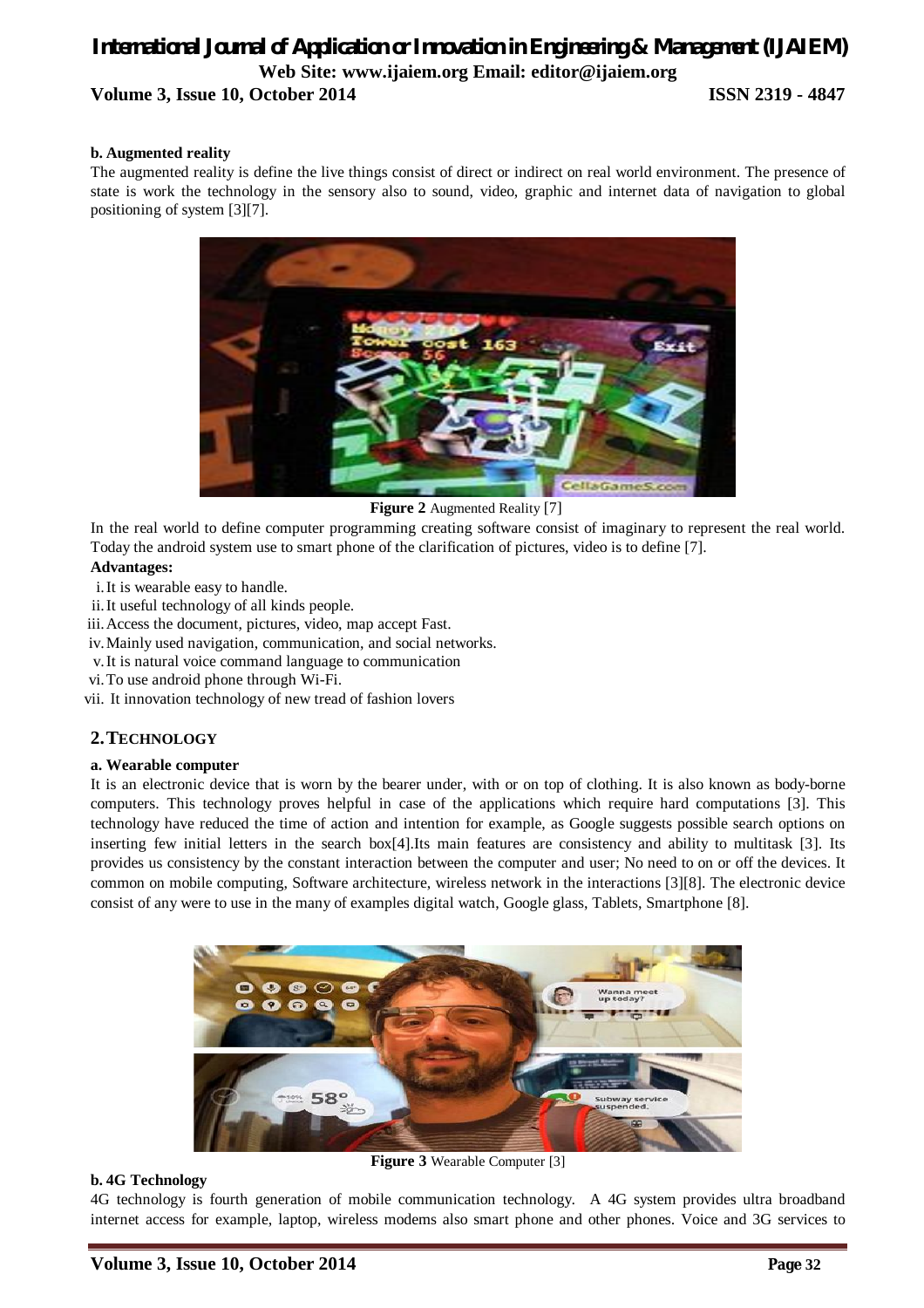# *International Journal of Application or Innovation in Engineering & Management (IJAIEM)* **Web Site: www.ijaiem.org Email: editor@ijaiem.org Volume 3, Issue 10, October 2014 ISSN 2319 - 4847**

communication with mobiles. It is successor of  $3<sup>rd</sup>$  generation technology. Its data speed is 100Mbps. When device is used up to 1Gbps in stations. It provide Data security for mobile devices, computers [3][9].



#### **Figure 4** 4G Technology [3]

The 4G technology consist of the fully converged software, software independent, diverse user device, autonomous network and ubiquitous mobile access [9].

### **c. Android operating system**

Android is mobile operating system consist of the Linux base OS. It is developed by Google. It is open source and its code is released under the Apache License. There were approximately 700,000 apps made available for Android in October 2012 and approximately 25 billion was the number of applications downloaded from Google Play which is Android's primary app store. The number might have increased till now. Almost every smart phone now a days is designed on Android operating system [3][10].



**Figure 5** Android operating system [3]

The android operating system consist of different version which are Astro, Cupcake, Donut, Eclair, Froyo, Gingerbread, Honeycomb, Ice cream sandwich, Jellybean and latest version is Kit-Kat.

#### **d. Eye tap**

Eye tap is head mounted display which acts as camera for recording pictures and scene present in front of eye. The image is reflected digital Camera (eye tap) this image is captured and send to the computer. It simply the capture image and scenes to use eye tap. The user's eye operates as monitor and camera [2][3].



**Figure 6** Eye tap [2]

#### **e. Smart grid technology**

It is an electrical grid which is used for gathering and acting on information through communication technology. Information such as about the behaviors of both consumer and suppliers to improve efficiency, reliability, economics and sustainability of production and distribution in an automated fashion is called as smart grid [3].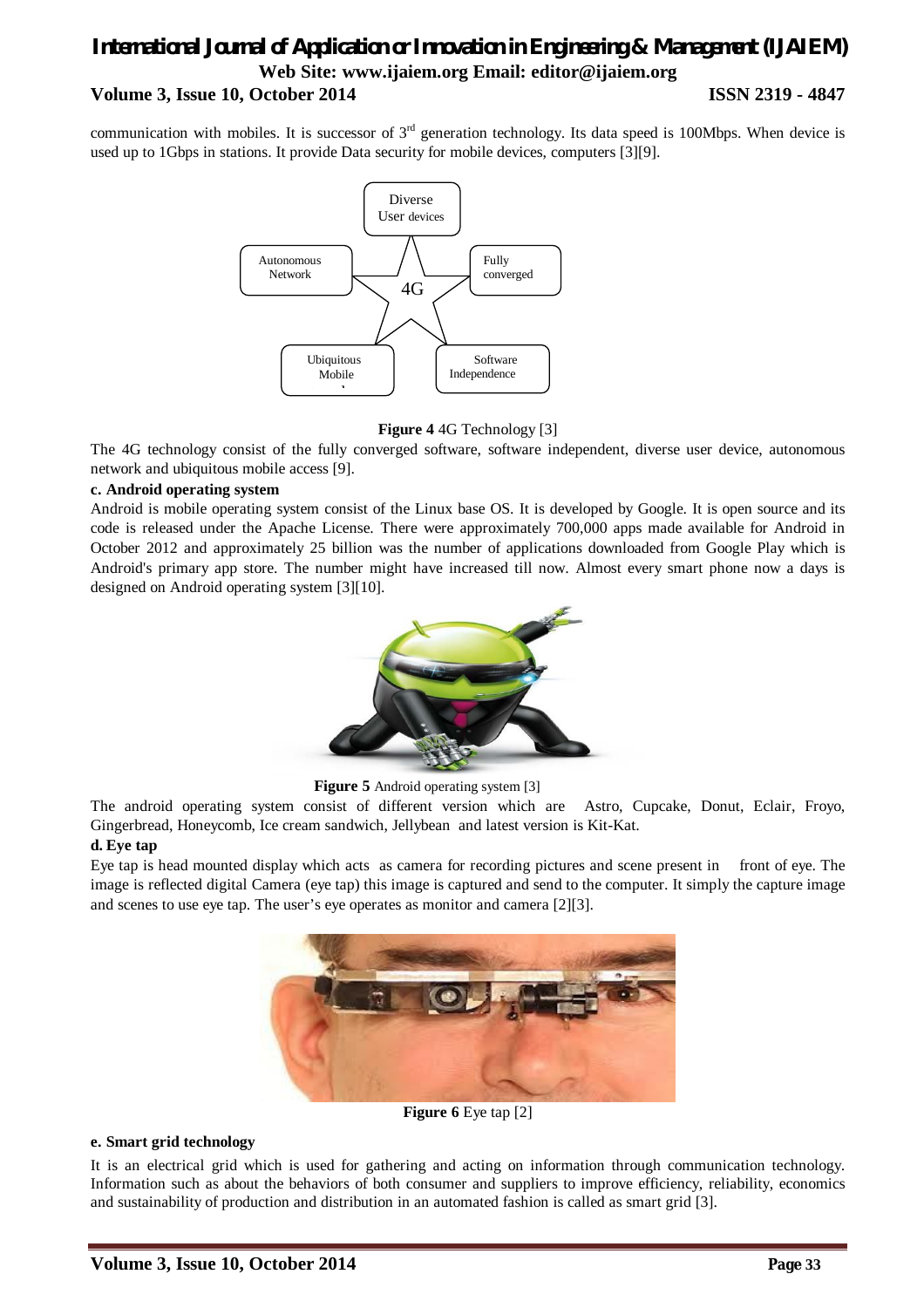# *International Journal of Application or Innovation in Engineering & Management (IJAIEM)* **Web Site: www.ijaiem.org Email: editor@ijaiem.org**

**Volume 3, Issue 10, October 2014 ISSN 2319 - 4847**

# **3.WORKING OF GOOGLE GLASS**



**Fig.** Google glass [11]

Google glass's design is embedded with small chips camera, video display, battery, and speaker. It hand free display works on the android and connects a phone through Wi-Fi and Bluetooth. Small chips cameras are used to capture the images and scenes in front of the eyes. Hand free information is displayed in pop up manner using video display. Google glass's working steps are as follows [3]:

i.The mini project on the glass projects the image in it.

ii.Then the image is redirected to eye.

- iv.If the uses wants to transmit the data that can be photo or videos of what wearer it seeing, can be done through the build camera.
- v.To transfer the information between devices the device can be connected to smart phone.

#### **3.1 Voice Commands**

Enlisted with the commands which can be used while handling Google glass.

| <b>FEATURES</b>        | <b>VOICE ACTIVATION TEXT</b>                                                                                          |
|------------------------|-----------------------------------------------------------------------------------------------------------------------|
| <b>RECORD VIDEO</b>    | "OK, GLASS, RECORD A VIDEO"                                                                                           |
| TAKE PICTURE           | "OK, GLASS, TAKE A PICTURE"                                                                                           |
| <b>USE GOOGLE NOW</b>  | "OK ,GLASS, [QUESTIONS]"                                                                                              |
| START GOOGLE + HANGOUT | "OK , GLASS, HANGOUT [PERSON , CIRCLE]"                                                                               |
| <b>DISPLAY WEATHER</b> | "OK, GLASS, IS THE WEATHER IN [LOCATION]"<br>"OK, GLASS DO I NEED AN UMBRELLA TODAY?"                                 |
| <b>SEARCH PHOTO</b>    | "OK, GLASS, GOOGLE PHOTO OF SEARCH [QUERY]"                                                                           |
| <b>TRANSLATION</b>     | "OK, GLASS, SAY [TEXT] IN [LANGUAGE]"                                                                                 |
| <b>GIVE DIRECTION</b>  | "OK, GLASS, GIVE THE DIRECTION [PLACE]"                                                                               |
| <b>SEND MESSAGES</b>   | "OK, GLASS, SEND MESSAGE TO [NAME]"<br>"OK, GLASS, [SEND] NAME THAT [MESSAGE]"<br>"OK, GLASS, SEND[MESSAGE] TO[NAME]" |

iii.The information is displayed over the wearer field of vision.